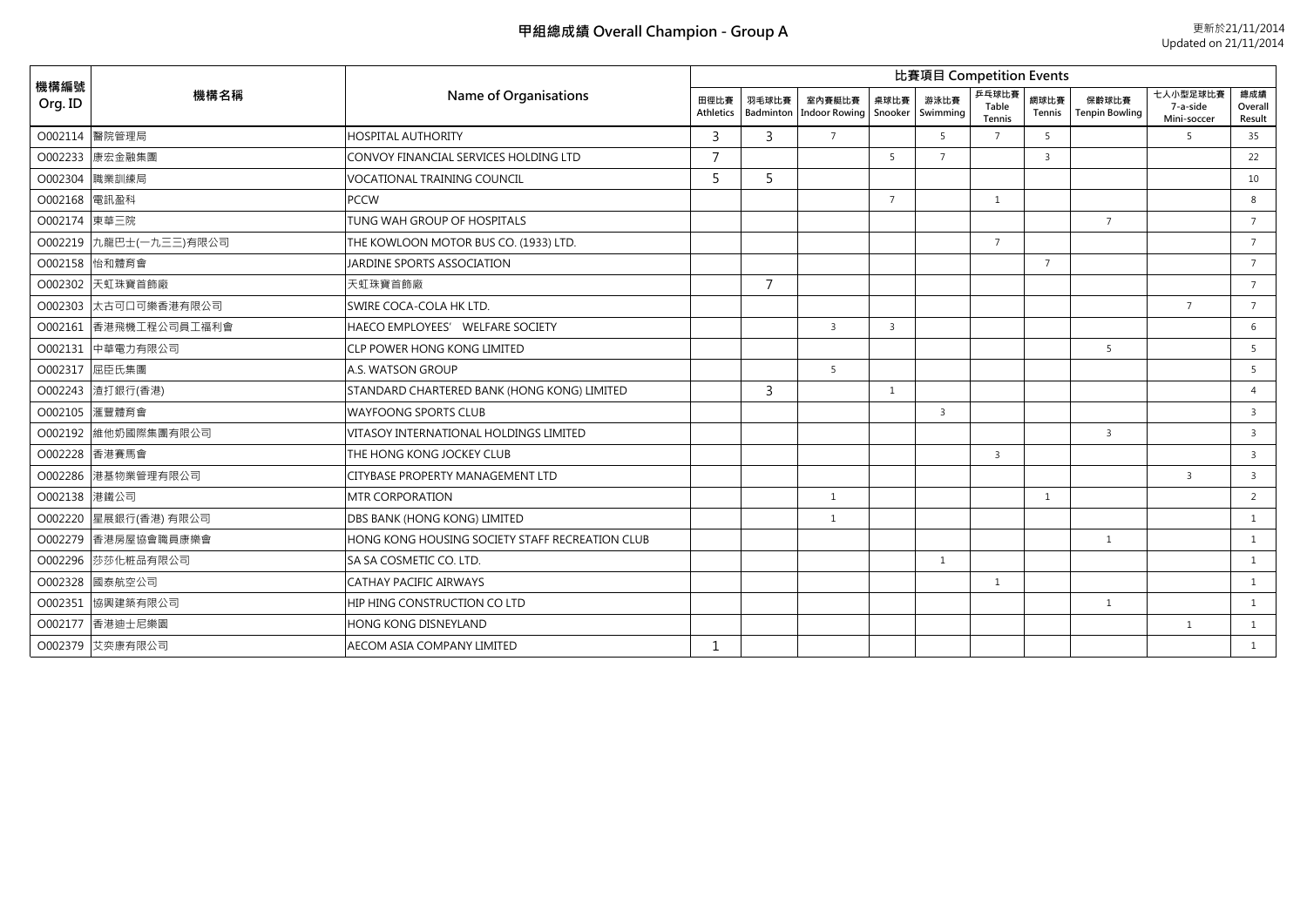| 機構編號<br>Org. ID |                               | Name of Organisations                                | <b>U</b> 表項目 Competition Events |                    |                    |                                |                 |                         |                          |                 |                         |                                     |                               |                          |  |
|-----------------|-------------------------------|------------------------------------------------------|---------------------------------|--------------------|--------------------|--------------------------------|-----------------|-------------------------|--------------------------|-----------------|-------------------------|-------------------------------------|-------------------------------|--------------------------|--|
|                 | 機構名稱                          |                                                      | 田徑比賽<br>Athletics               | 羽毛球比賽<br>Badmintor | 籃球比賽<br>Basketball | 室内賽艇比賽<br><b>Indoor Rowing</b> | 桌球比賽<br>Snooker | 游泳比賽<br>Swimming        | 乒乓球比賽<br>Table<br>Tennis | 網球比賽<br>Tennis  | 保齢球比賽<br>Tenpin Bowling | 七人小型足球比賽<br>7-a-side<br>Mini-soccer | 十一人足球比<br>11-a-side<br>Soccer | 總成績<br>Overall<br>Result |  |
| O002133         | 二合(藥業科研)有限公司                  | YEE HOPE (PHARMACEUTICAL RESEARCH) LTD.              |                                 |                    |                    |                                | 5               |                         |                          |                 |                         | $7^{\circ}$                         | $7\overline{ }$               | 19                       |  |
| O002384         | 聯智                            | LMG                                                  | 5                               |                    |                    | $\overline{7}$                 |                 | $\overline{\mathbf{3}}$ |                          |                 |                         |                                     |                               | 15                       |  |
|                 | O002117 集漢車行有限公司              | <b>GERON MOTORS COMPANY LTD</b>                      | $\overline{3}$                  |                    |                    |                                |                 | $\overline{7}$          |                          |                 |                         |                                     |                               | 10                       |  |
|                 | O002144 永威塑膠公模製造廠             | WING WAI PLASTIC MOULD MFY                           |                                 |                    |                    |                                |                 |                         |                          |                 | $\overline{7}$          |                                     |                               | $\overline{7}$           |  |
|                 | O002350 藝城貿易公司                | <b>ARTS HANDBAG EXPORT</b>                           |                                 |                    |                    |                                | $\overline{7}$  |                         |                          |                 |                         |                                     |                               | $\overline{7}$           |  |
|                 | O002375 浚威會計事務所               | CHARMWAY ACCOUNTING COMPANY                          |                                 |                    |                    |                                |                 |                         | $\overline{7}$           |                 |                         |                                     |                               | $7\overline{ }$          |  |
|                 | O002257 健域之友會                 | KINETIC FRIEND'S CLUB                                |                                 |                    |                    |                                |                 |                         |                          | $\overline{7}$  |                         |                                     |                               | $7^{\circ}$              |  |
|                 | 0002134 香港體育管理有限公司            | HONG KONG SPORTS MANAGEMENT LIMITED                  | $\overline{7}$                  |                    |                    |                                |                 |                         |                          |                 |                         |                                     |                               | $\overline{7}$           |  |
|                 | O002198 RENEE & COMPANY       | <b>RENEE &amp; COMPANY</b>                           |                                 | $\overline{7}$     |                    |                                |                 |                         |                          |                 |                         |                                     |                               | $7\overline{ }$          |  |
| O002360         | 迪奧斯國際有限公司                     | DOS INTERNATIONAL LIMITED                            |                                 |                    | $\overline{7}$     |                                |                 |                         |                          |                 |                         |                                     |                               | $\overline{7}$           |  |
|                 | O002373 奧博斯體育及娛樂有限公司          | OPENBALL SPORTS AND ENTERTAINMENT LIMITED            |                                 |                    | $\overline{7}$     |                                |                 |                         |                          |                 |                         |                                     |                               | $\overline{7}$           |  |
|                 | O002270 世界龍岡學校黃耀南小學           | K.W.F.S.L. WONG YIU NAM PRIMARY SCHOOL               |                                 |                    |                    |                                |                 | 5                       |                          |                 |                         |                                     |                               | 5                        |  |
|                 | ○○○2292 香港乒乓球訓練及器材中心          | HONG KONG TABLE TENNIS TRAINING AND EQUIPMENT CENTRE |                                 |                    |                    |                                |                 |                         | 5                        |                 |                         |                                     |                               | 5                        |  |
|                 | 0002322 SIAM INTERNATIONAL    | SIAM INTERNATIONAL                                   |                                 |                    |                    |                                |                 |                         |                          |                 | 5                       |                                     |                               | 5                        |  |
|                 | O002374 君宇控股有限公司              | C&R HOLDINGS LIMITED                                 |                                 |                    |                    | 5                              |                 |                         |                          |                 |                         |                                     |                               | 5                        |  |
|                 | O002357 榮誌有限公司                | SHINE UNION LTD.                                     |                                 |                    |                    |                                |                 |                         |                          | $5\overline{5}$ |                         |                                     |                               | 5                        |  |
|                 | O002122 飛翔體育用品公司              | FLYING SPORTS CO.                                    |                                 | 5                  |                    |                                |                 |                         |                          |                 |                         |                                     |                               | 5                        |  |
|                 | O002238 ASIA MINERALS LIMITED | ASIA MINERALS LIMITED                                |                                 |                    |                    |                                |                 |                         |                          |                 |                         | 5                                   |                               | 5                        |  |
|                 | O002325 香港電腦商會                | THE CHAMBER OF HONG KONG COMPUTER INDUSTRY           |                                 |                    |                    |                                |                 |                         |                          |                 |                         |                                     | 5                             | 5                        |  |
| O002364 曼聯貨運    |                               | MAN UNTIED TRANSPORTATION                            |                                 |                    |                    |                                | $\overline{3}$  |                         |                          |                 |                         | $\mathbf{1}$                        |                               | $\overline{4}$           |  |
| 0002152 乒乓匯智    |                               | PING PONG SAVANTAS                                   |                                 |                    |                    |                                |                 |                         | $\overline{\mathbf{3}}$  |                 |                         |                                     |                               | $\overline{3}$           |  |
|                 | 0002371 賽諾菲安萬特香港有限公司          | SANOFI-AVENTIS HONG KONG LIMITED                     |                                 |                    |                    |                                |                 |                         |                          |                 | $\overline{3}$          |                                     |                               | $\overline{\mathbf{3}}$  |  |
|                 | O002387 百利市有限公司               | PRETTY CITY LIMITED                                  |                                 |                    |                    | $\overline{\mathbf{3}}$        |                 |                         |                          |                 |                         |                                     |                               | $\overline{3}$           |  |
| O002359 新機科技    |                               | SUNGATE TECHNOLOGY                                   |                                 |                    |                    |                                |                 |                         |                          | $\overline{3}$  |                         |                                     |                               | $\overline{3}$           |  |
| 0002178 高島公司    |                               | TAKASIMA                                             |                                 |                    |                    |                                |                 |                         |                          |                 |                         | $\overline{3}$                      |                               | $\overline{\mathbf{3}}$  |  |
|                 | 0002300 集成首飾有限公司              | 集成首飾有限公司                                             |                                 | $\overline{3}$     |                    |                                |                 |                         |                          |                 |                         |                                     |                               | $\overline{3}$           |  |
|                 | O002132 E TAG LIMITED         | E TAG LIMITED                                        |                                 |                    |                    |                                |                 |                         |                          |                 |                         |                                     | $\overline{3}$                | $\overline{\mathbf{3}}$  |  |
|                 | O002150 菁英體育管理公司              | JUNIOR PRO SPORTS MANAGEMENT COMPANY                 |                                 |                    | $\overline{3}$     |                                |                 |                         |                          |                 |                         |                                     |                               | $\overline{3}$           |  |
|                 | O002369 黃鄺建築師有限公司             | W & K ARCHITECT LTD.                                 |                                 |                    | $\overline{3}$     |                                |                 |                         |                          |                 |                         |                                     |                               | $\overline{\mathbf{3}}$  |  |
| O002128         | 日崇集團有限公司                      | SUNPEX HOLDINGS LIMITED                              | $\mathbf{1}$                    |                    |                    |                                |                 |                         |                          |                 |                         |                                     | $\mathbf{1}$                  | $\overline{2}$           |  |
|                 | O002169 瑞安中心物業管理有限公司          | SHUI ON CENTRE PROPERTY MANAGEMENT LTD               |                                 |                    |                    | <sup>1</sup>                   |                 |                         |                          |                 |                         |                                     |                               | $\mathbf{1}$             |  |
|                 | 0002194 美國默沙東藥廠有限公司           | MERCK SHARP & DOHME (ASIA) LTD                       |                                 |                    |                    |                                |                 |                         |                          |                 | $\mathbf{1}$            |                                     |                               | <sup>1</sup>             |  |
| O002202         | 大老山隧道有限公司                     | TATE'S CAIRN TUNNEL COMPANY LIMITED                  |                                 |                    |                    |                                | $\mathbf{1}$    |                         |                          |                 |                         |                                     |                               | $\mathbf{1}$             |  |
| O002208         | 金峰鈕扣實業有限公司                    | GOLDEN PEAK BUTTON IND. CO., LTD.                    |                                 |                    |                    |                                |                 |                         | $\mathbf{1}$             |                 |                         |                                     |                               | $\mathbf{1}$             |  |
|                 | 0002256 百利好金業(香港)有限公司         | PIOTIO BULLION (H.K.) LIMITED                        |                                 |                    |                    |                                |                 | $\mathbf{1}$            |                          |                 |                         |                                     |                               | $\mathbf{1}$             |  |
|                 | O002176 勵華科技有限公司              | KNIGHT WAH TECHNOLOGY LIMITED                        |                                 |                    |                    |                                |                 |                         |                          | $\mathbf{1}$    |                         |                                     |                               | $\mathbf{1}$             |  |
| O002365         | 加宝食品製造有限公司                    | <b>GASTRO PRIMO LIMITED</b>                          |                                 |                    |                    |                                |                 |                         |                          | $\mathbf{1}$    |                         |                                     |                               | $\mathbf{1}$             |  |
|                 | O002172 銘羽運動用品                | <b>HIPPO SPORTS</b>                                  |                                 | 1                  |                    |                                |                 |                         |                          |                 |                         |                                     |                               | <sup>1</sup>             |  |